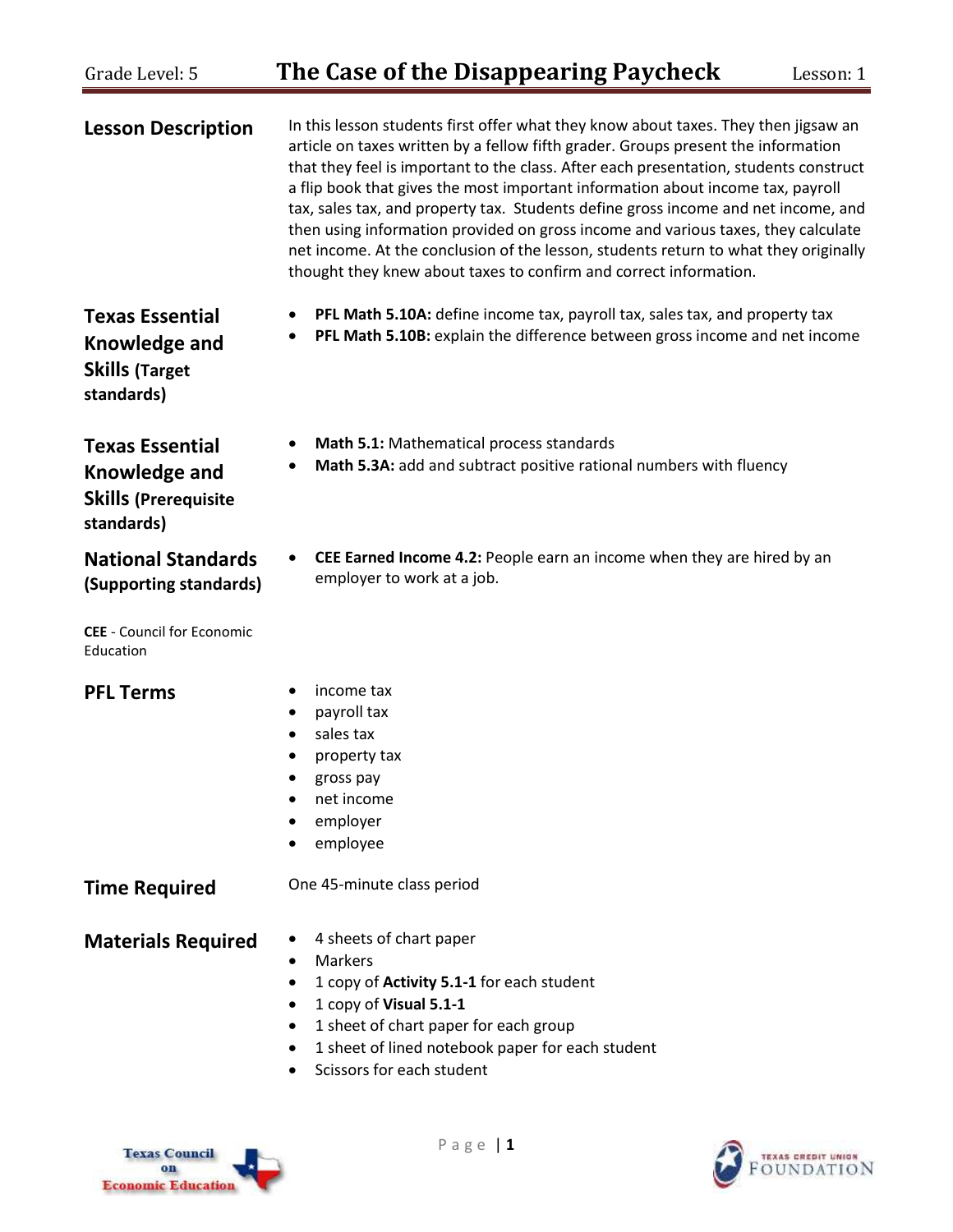| <b>Procedure</b> |                                                                                                                                                                                                    |                                                                                                                                                                                                                                                                                                                                                                                                                                              |  |
|------------------|----------------------------------------------------------------------------------------------------------------------------------------------------------------------------------------------------|----------------------------------------------------------------------------------------------------------------------------------------------------------------------------------------------------------------------------------------------------------------------------------------------------------------------------------------------------------------------------------------------------------------------------------------------|--|
|                  |                                                                                                                                                                                                    | Before students enter the classroom, prepare for a word splash. A word splash is a collection<br>of terms or concepts that students believe connect to the concept they are preparing to<br>study. After the lesson, the predictions are checked against new learning. Label 4 sheets of<br>chart paper with each of the following: Income Tax, Payroll Tax, Sales Tax, or Property Tax.<br>Have markers accessible for students' responses. |  |
| <b>Engage</b>    |                                                                                                                                                                                                    | 1. Direct students to write any word or phrase or draw a picture on each chart paper to<br>show what they already may know about each tax. Do not eliminate or correct anything<br>that students write on the splashes at this time.                                                                                                                                                                                                         |  |
|                  | they know.                                                                                                                                                                                         | 2. Say: Whenever you buy gum, candy, or a new CD, you know that you pay more than the<br>price marked on the item. You probably also know that it's called tax. Where does that<br>money go? What is it used for? Allow a brief time for students to share what they think                                                                                                                                                                   |  |
| <b>Explore</b>   | 3. Have students number off from 1 to 4. Assign an area of the room for each number 1-4.<br>Direct students to move to the area that represents their number.                                      |                                                                                                                                                                                                                                                                                                                                                                                                                                              |  |
|                  | 4. Display Visual 5.1-1. Have students create a flipbook by using the directions below. The<br>teacher will model each step.<br>Fold a sheet of notebook paper along the longest line of symmetry. |                                                                                                                                                                                                                                                                                                                                                                                                                                              |  |
|                  |                                                                                                                                                                                                    |                                                                                                                                                                                                                                                                                                                                                                                                                                              |  |
|                  | Lay the flipbook on your desk so the fold faces left. Divide the paper into four equal<br>sections by drawing 3 horizontal lines.                                                                  |                                                                                                                                                                                                                                                                                                                                                                                                                                              |  |
|                  |                                                                                                                                                                                                    | fold<br><b>Cutting lines</b>                                                                                                                                                                                                                                                                                                                                                                                                                 |  |

- In each of the four sections, write the following tax categories: Income Tax, Sales Tax, Payroll Tax, and Property Tax.
- Cut the top flap of the paper to the fold along the drawn lines to produce a flipbook. Each tab should open right to left.
- P<br>
S<br>
ions, write the<br>
ty Tax.<br>
baper to the<br>
ght to left.<br>
each studen<br>
er named Yu<br>
great job th<br>
on. You four<br>
assignment<br>
Page | 2 5. Distribute **Activity 5.1-1** to each student. Tell students you have an article for them to read written by a fifth grader named Yul Taxem. Yul reports information for his school newspaper. He does such a great job that his articles are often reproduced in student publications across the nation. You found this article in The School Scoop.

**Explore** 6. Read and explain the group assignment below.



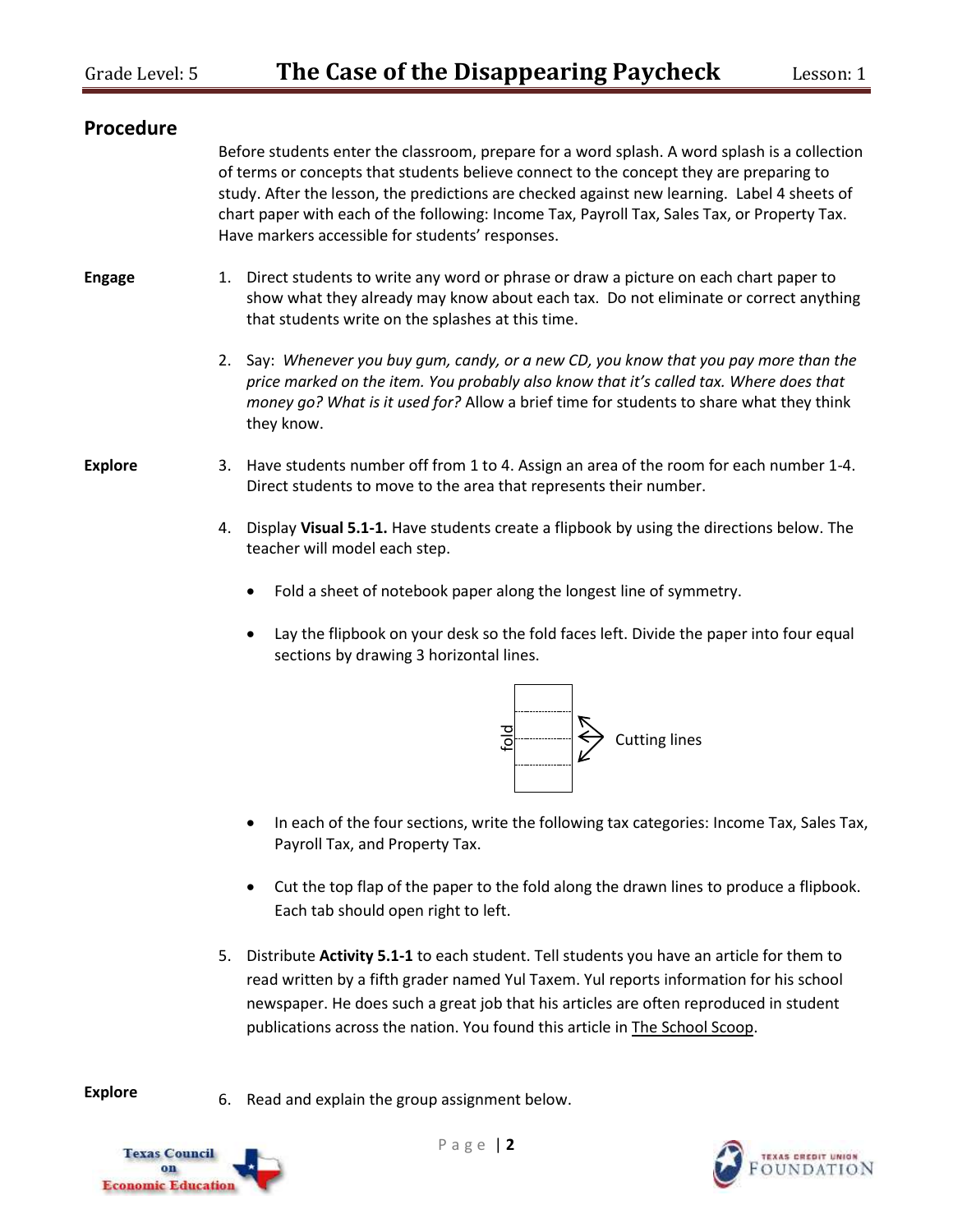## Grade Level: 5 **The Case of the Disappearing Paycheck** Lesson: 1

|                | Each group will be assigned one tax category. Your group's assignment is to become<br>experts on your assigned tax.<br>Group 1 will become experts on income tax.<br>٠<br>Group 2 will become experts on payroll taxes.<br>٠<br>Group 3 will become experts on sales tax.<br>٠<br>Group 4 will become experts on property tax.<br>٠ |
|----------------|-------------------------------------------------------------------------------------------------------------------------------------------------------------------------------------------------------------------------------------------------------------------------------------------------------------------------------------|
|                | Each member of your group should carefully read the section about your tax<br>category. The group will then discuss the important points about your tax category.                                                                                                                                                                   |
|                | Each group will then create a visual on chart paper that communicates the important<br>٠<br>information about your assigned tax. Your visual may include short phrases. Be sure<br>that your pictures and words are large enough for the class to see.                                                                              |
|                | Next, plan your presentation. Think about how you will explain your tax category.<br>$\bullet$<br>Each person in the group should participate in the presentation.                                                                                                                                                                  |
|                | You will have minutes to read, create the visual, and plan the presentation. Be<br>$\bullet$<br>sure to read only the section of the article that explains your assigned tax category.                                                                                                                                              |
| <b>Explain</b> | Have each group display their visual and make their presentation. Allow other groups to<br>7.<br>ask questions.                                                                                                                                                                                                                     |
|                | 8. After each presentation, allow time for students to work in their assigned groups to<br>capture at least three main points about the tax. These points are to be written under<br>the flap for that tax category in their flipbook. (See Key 5.1-2)                                                                              |
|                | Pose this question to students. Now that you know more about taxes, where does the<br>9.<br>money come from that one uses to pay taxes? (Money to pay taxes comes from earned<br>income.}                                                                                                                                           |
|                | 10. Instruct students to read the last section of Activity 5.1-1, The Case of the Disappearing<br>Paycheck by Yul Taxem.                                                                                                                                                                                                            |
|                | 11. Ask students to explain gross pay and net income. (Gross pay is how much an individual<br>makes before taxes or deductions are taken out. Net income is what is left after taxes<br>and deductions are subtracted from your gross pay. This is the amount the employee<br>actually receives.)                                   |

- 12. Direct students to turn their flipbook over to the back and write the definitions for gross pay and net income in their own words on the upper portion of the paper.
- 13. Instruct students to read the scenario on **Activity 5.1-1** in the box at the bottom of the third page. Have students write the information and complete the calculations on the lower portion of the back of the flip book. (See **Key 5.1-2**)

Here's what Mr. Cash made in a one week period. He worked 40 hours and made



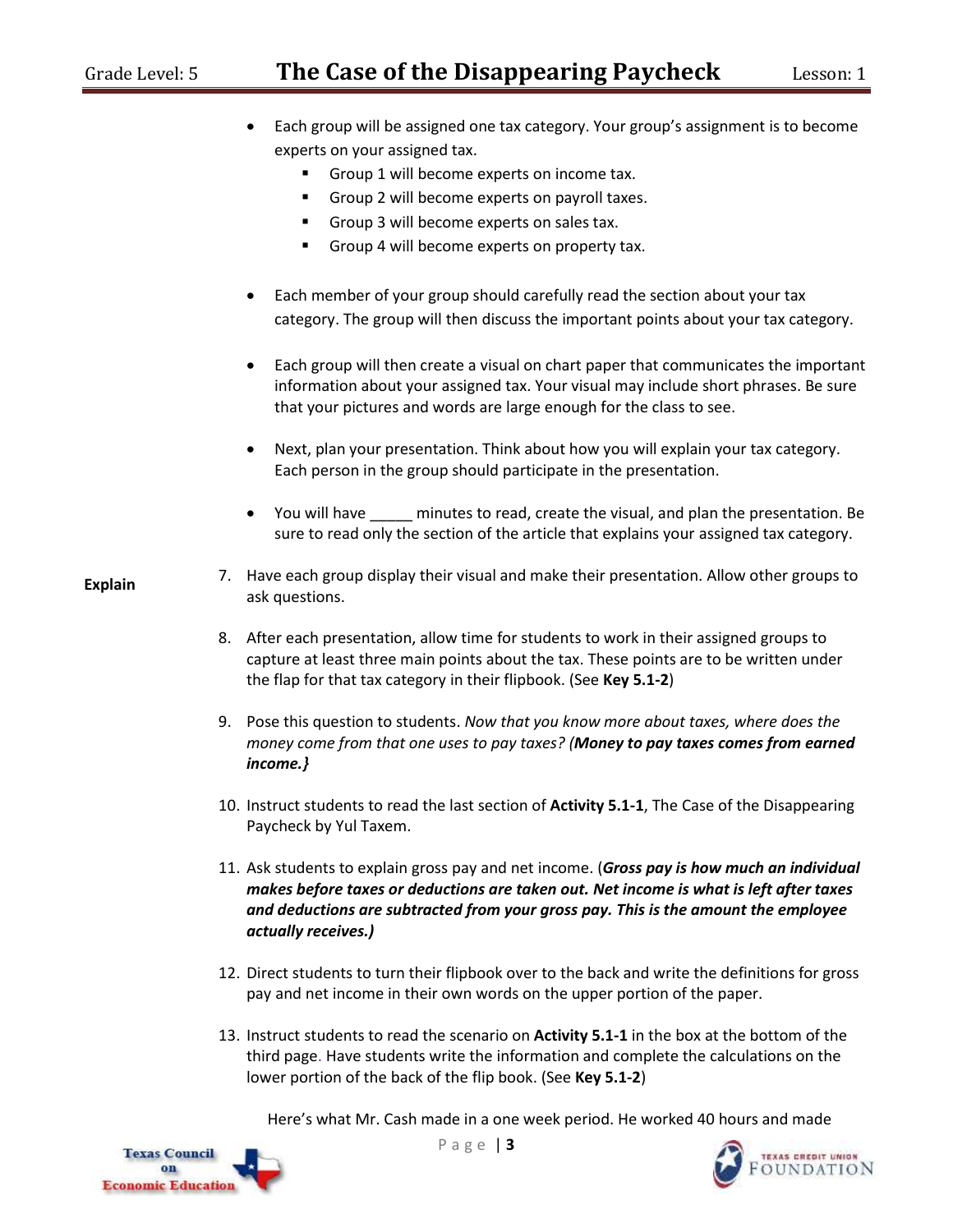\$14.50 per hour. This means that he earned \$580.00 that week. His federal withholding tax was \$47.00, Social Security tax paid was \$35.96, and his Medicare tax contribution was \$8.41

14. *How much did Mr. Cash pay in taxes that week? \$91.37 What was his final net income? \$488.63 How did you determine his net income? Gross income – taxes = net income*

#### **Evaluate/End** 15. Have students summarize the lesson by explaining the role taxes play in gross pay and net income.

16. Direct students' attention back to the paper splashes done earlier and note which information is correct, which information needs minor tweaking, and which information should be deleted.



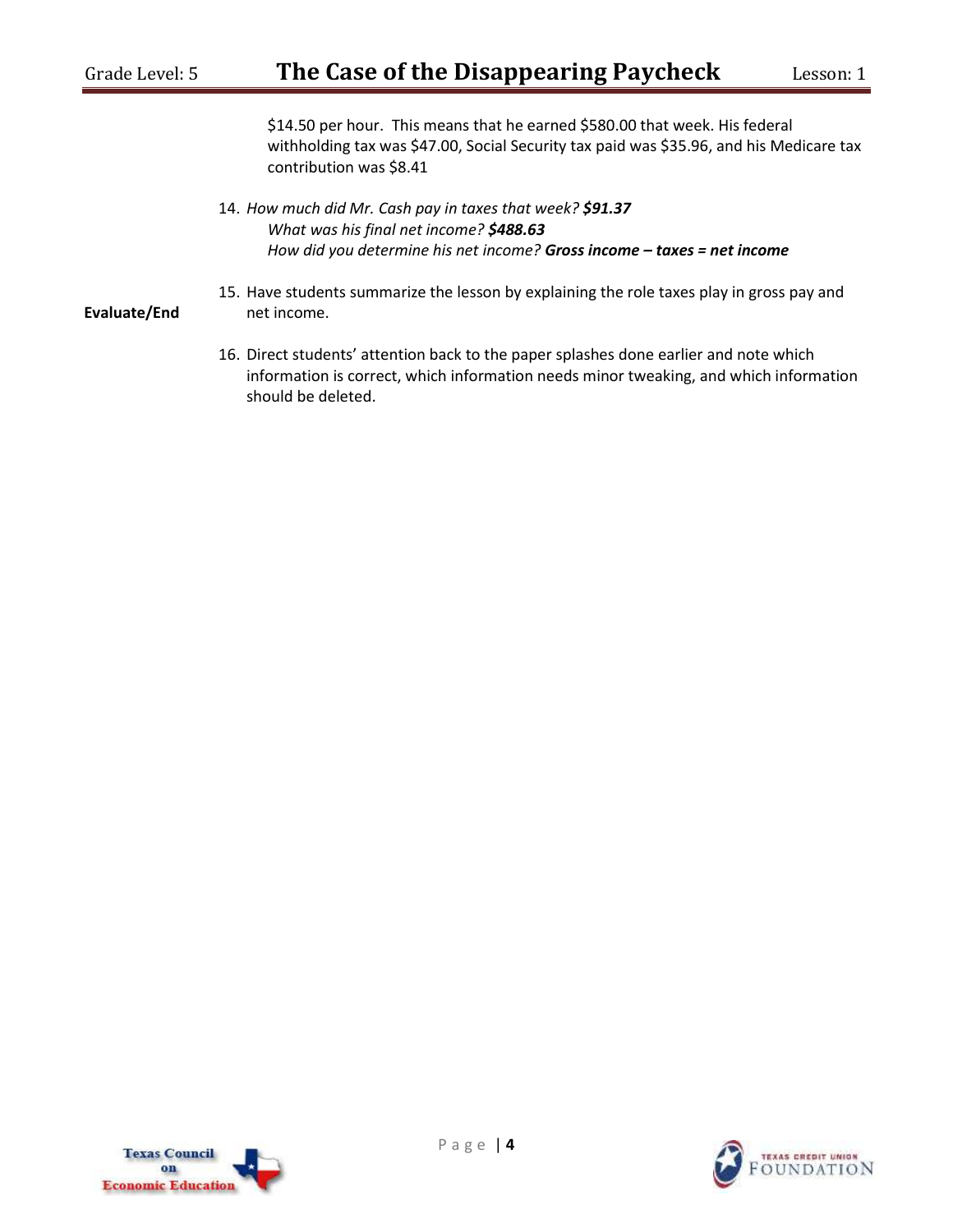**Activity 5.1-1**

Name **Name Name Name Name Name Class Period Class Period** 

The Case of the Disappearing Paycheck

By Yul Taxem

Have you ever wondered why you have to pay more for items than what is listed on the tag? If Mom makes \$10 an hour and she works 40 hours a week, why is her weekly check less than \$400? Why do people have to pay money to the government on or before April 15<sup>th</sup> of every year?

I learned a great deal when my parents were working on their taxes. What is a tax? A tax is money sent to our government. This money is used to support programs in our country. They pay for such things as our military, helping people in need, and providing money for education, along with many other government programs. Let me share with you what I learned.

#### **Income Tax**

Income tax is money paid to the federal government based on your income, how much money you earn. Individuals who earn less money pay less in income taxes than someone who earns much more money. Everyone who makes a certain amount of money is required to pay income taxes or face penalties. There are ways that people can reduce the amount of money they must pay. Subtracting these expenses is called deductions. Some examples of deductions include the interest paid on your home loan, certain medical expenses, and charitable donations. Another way income taxes are reduced is by the number of people supported by your household income. The more people who are in the family and receive their housing, food, and other necessary expenses from the family, the higher deduction the family can take. A small family gets a much smaller deduction than a large family. Federal income tax is due every year by April 15<sup>th</sup>.

In addition to federal income taxes, many states have a state income tax. Texas is not one of these states. Texans pay only federal income tax.



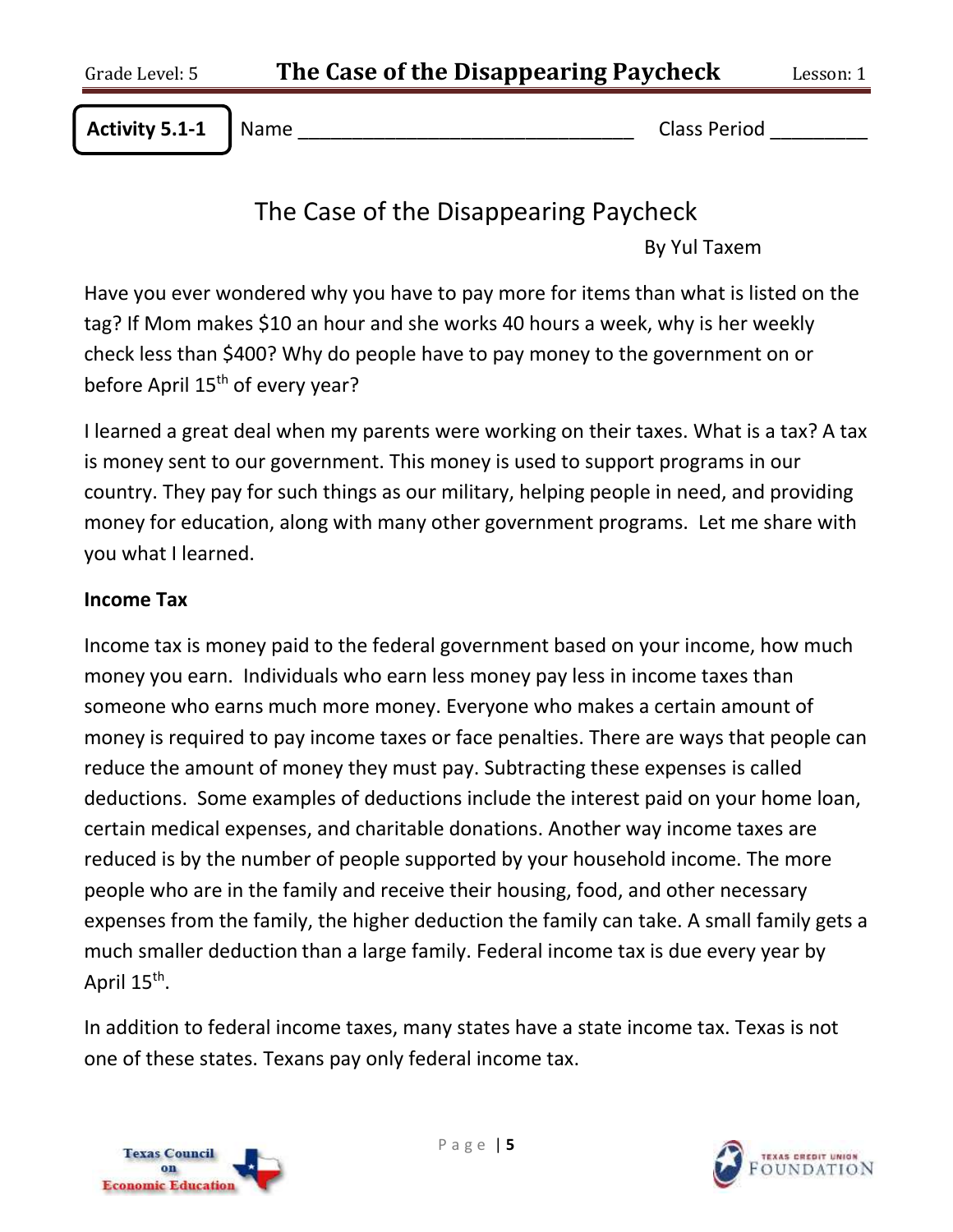#### **Payroll Tax**

There are two types of payroll taxes: Social Security tax and Medicare tax. Both of these taxes are taken out of your paycheck and paid to the federal government.

Social Security is money that one gets back when one retires or becomes disabled. Medicare helps pay for many medical services for people 65 years or older.

Half the payroll tax is paid by the employer and the other half by the employee as money withheld from earnings. The employer matches, or pays the same amount, that is withheld from the employee's paycheck for Social Security and for Medicare.

In addition, the employer also pays for unemployment insurance. If one loses his/her job, he or she may collect unemployment insurance to help pay his bills for a reasonable time.

#### **Sales Tax**

Sales tax is a tax paid by consumers on purchased goods and on some services. Most states require consumers to pay sales tax when they buy or rent goods. The rate that must be paid can vary from as little as paying 5 cents to 10 cents for every dollar spent. So, for a \$10.00 shirt, you may have to pay as little as 50¢ in sales tax to as much as \$1.00, depending on where you live. Although a state sets a specific percentage of the purchase price as the sales tax, local governments may add an additional amount to this rate. In 2013, the sales tax rate in Texas was 6.25%, but some areas paid as much as 8.25% in sales tax because of additional local taxes.

In most states, items that are considered essential to basic survival are exempt from sales tax. Some of these items that are exempt from sales tax are unprepared food and medical prescriptions. Most of the money collected from sales taxes is used for transportation (roads and bridges), public education, and aid to local governments for services they provide the citizens.



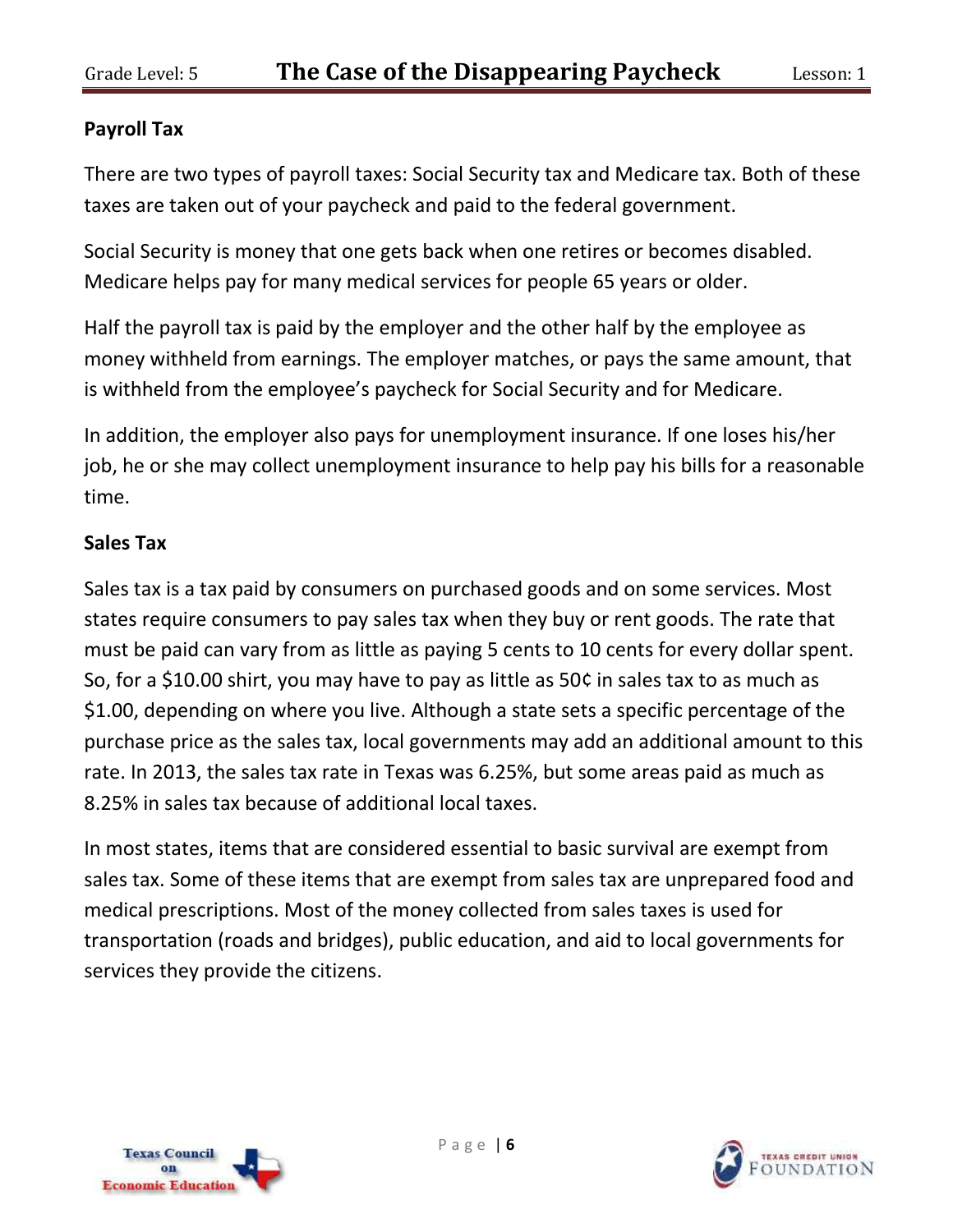### **Property tax**

Property tax is tax that is paid to the local government on real estate. Buildings, homes and land are considered real estate. The local government decides on the value of the real estate and then bills the owner for a percentage of that value. If improvements are made to the real estate, then the taxes on that property will most likely increase. Improvements would be things such as building an in-ground swimming pool in your yard, adding an addition to your house, or putting in a new garage. Anything that makes the property more valuable and/or better is an improvement. On the other hand, if the value of the property decreases due to poor maintenance or the age of the building, then property taxes may go down.

Property taxes are mainly used to support local education, police and fire protection, the work of the local government, and some free medical services.

#### **Gross Pay and Net Income**

Your gross pay is how much you make before taxes and deductions are taken out. It is the figure people are looking for when they ask how much you make in a month or in a year.

Net income is calculated by starting with the gross income amount on a paycheck and then subtracting all the taxes paid to the government. These taxes include Social Security tax, Medicare tax and income tax. The result is the amount of money you can actually take home to spend, save, and share.

Your teacher will give you directions how to calculate net income using the following information:

> Here's what Mr. Cash made in a one week period. He worked 40 hours and made \$14.50 per hour. This means that he earned \$580.00 that week. His federal income tax was \$47.00, Social Security tax paid was \$35.96, and his Medicare tax was \$8.41. What was his gross pay and net income?



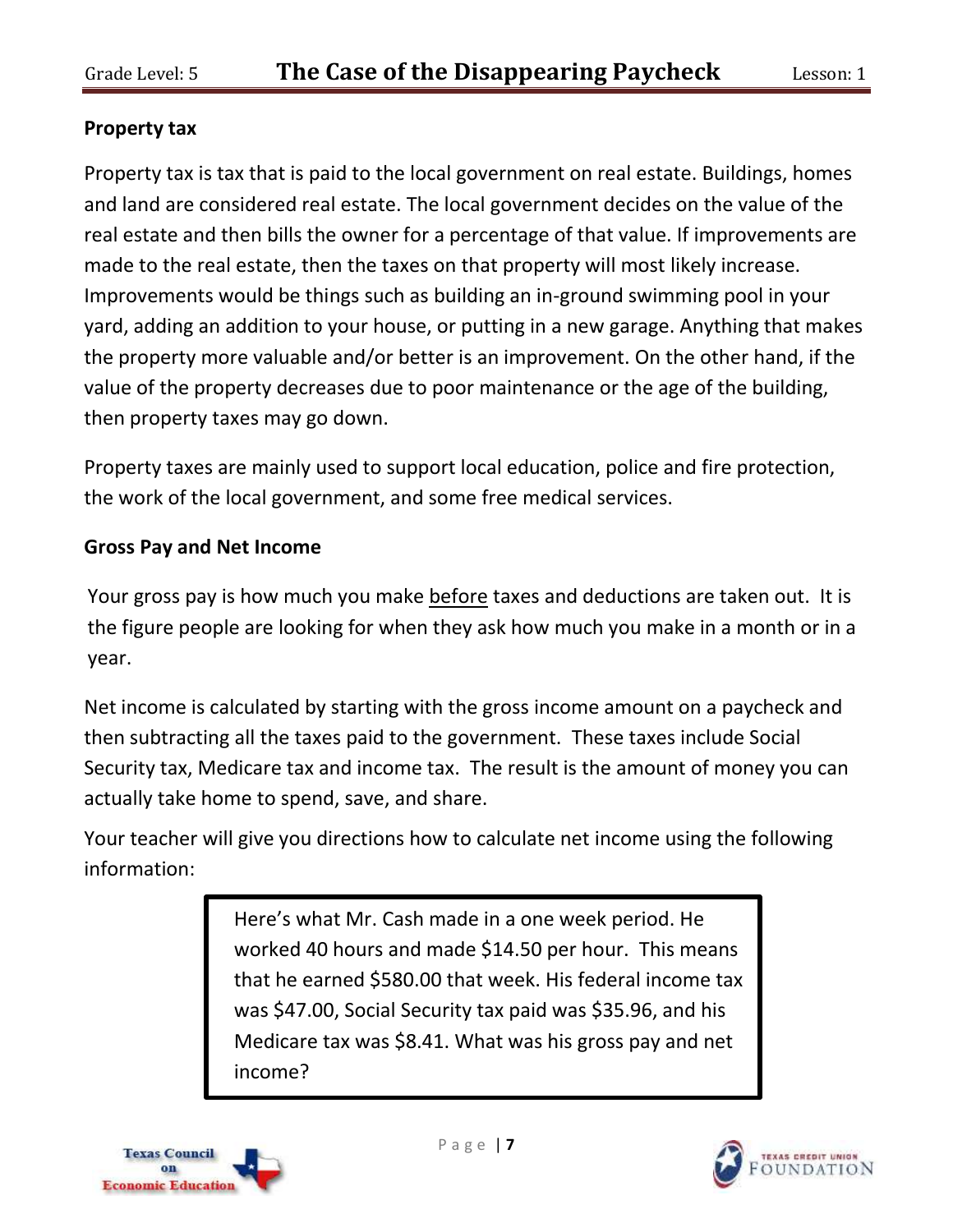## **Visual 5.1-1**

| On front of flap | On back of flip book                                                    |
|------------------|-------------------------------------------------------------------------|
| Income Tax       | Gross Pay: (student's definition)<br>Net Income: (student's definition) |
| Payroll Tax      |                                                                         |
| Sales Tax        |                                                                         |
| Property Tax     |                                                                         |